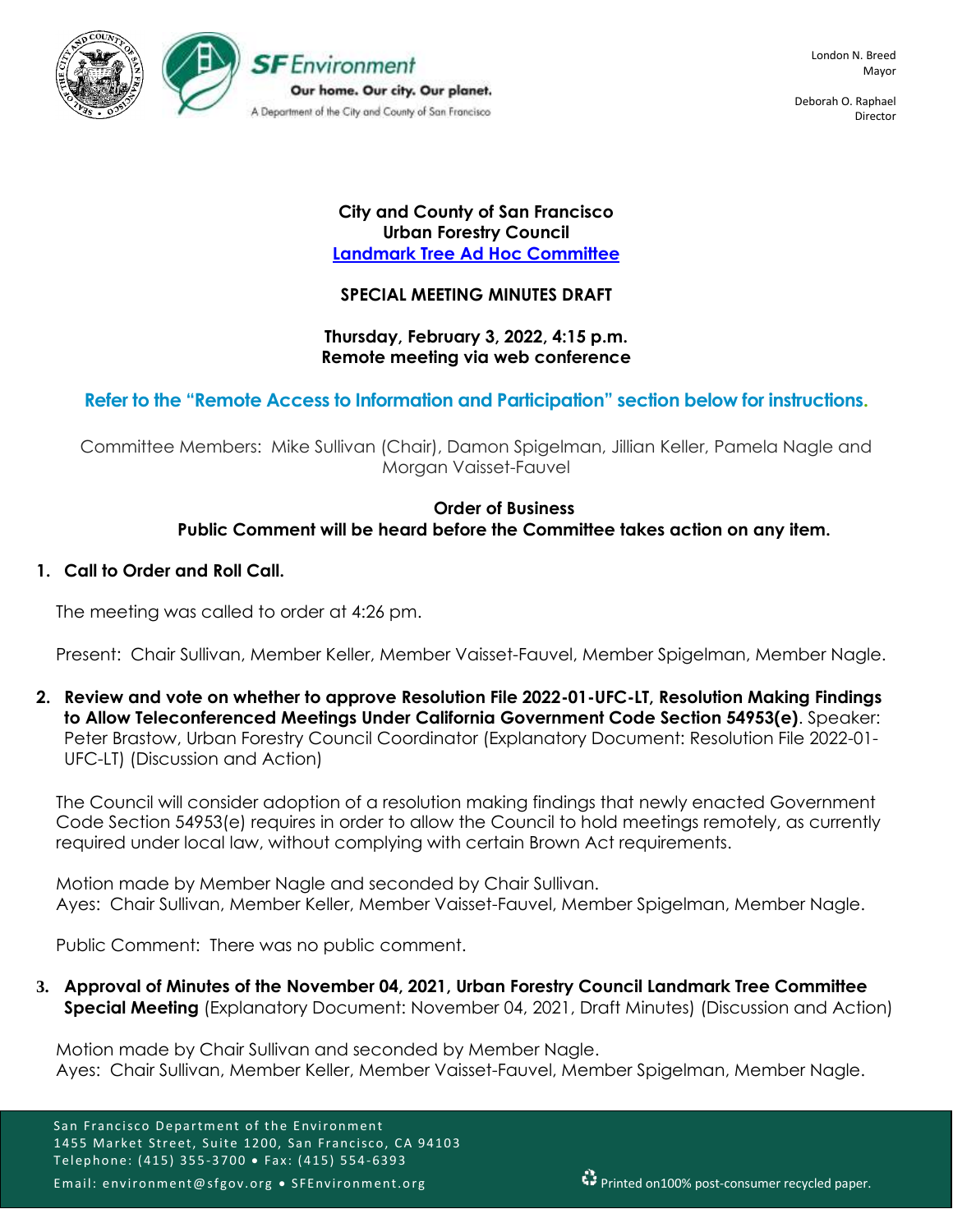Public Comment: There was no public comment.

**4. Public Comment:** Members of the public may address the Committee on matters that are within the Committee's jurisdiction and are not on today's agenda.

There was no public comment.

**5. Hearing on Nomination for Landmark Tree Status.** The Landmark Tree Committee will hold a hearing to determine whether the tree nominated at the following location meets the criteria for designation as a landmark tree. (Discussion and Possible Action)

**Coast redwood (Sequoia sempervirens), located at 313 Scott Street, San Francisco, California.** 

(Explanatory Documents: Nomination Form and Photographs; Evaluation forms)

## **Landmark Tree Hearing Recommended Guidelines**

The Committee Chair has the discretion to change speaker order or length of time for each speaker if the Chair determines the request to be reasonable.

- 1) Sponsor/Property owner's presentation, including outside professional staff (8 min)
- 2) Staff analysis (5 min)
- 4) Public comment (up to 3 min/per person)
- 5) Committee Evaluation Reports (8 min total)
- 6) Discussion and Action by Committee

Christine Pizzo spoke on behalf of Douglas Durkin, her boss, and the owner of the tree. She read a statement from Mr. Durkin, who emphasized the historic nature of the property and the tree. Peter Brastow discussed that as staff, he does not see the need to contribute to the substantive discussion unless requested. Chair Sullivan agreed.

There was no public comment.

Committee Evaluations: Member Keller discussed that the tree was a significant feature of the landscape, and that she supported the tree for landmark status.

Member Nagle discussed that it is a vigorous tree, not particularly large, but she did support the nomination.

Member Vaisset-Fauvel discussed that the tree was topped an expressed concern about the evolution of the tree over the next decades.

Member Spigelman discussed that the tree is beautiful and that he supports the nomination, despite concerns that it is hidden from the street. He expressed concerned that the owner mentioned he was going to make many improvements to the backyard, and that those should not impact the tree. Chair Sullivan discussed his support for the nomination based on the health, beauty and impressive stature as a landscape feature. He discussed the historic nature of the house, a Victorian. Chair Sullivan agreed sympathized with the point that the tree is not visible from the street.

Member Vaisset-Fauvel discussed that he has three redwoods on his property that are 10X better than this tree. He expressed that this tree is not meeting enough of the criteria.

Member Spigelman discussed other factors besides the size of the tree, the history, the respect by the owner etc.

Member Keller discussed that it was her opinion that the landscaping changes will be unlikely to negatively affect the tree.

The nomination was approved 4-1.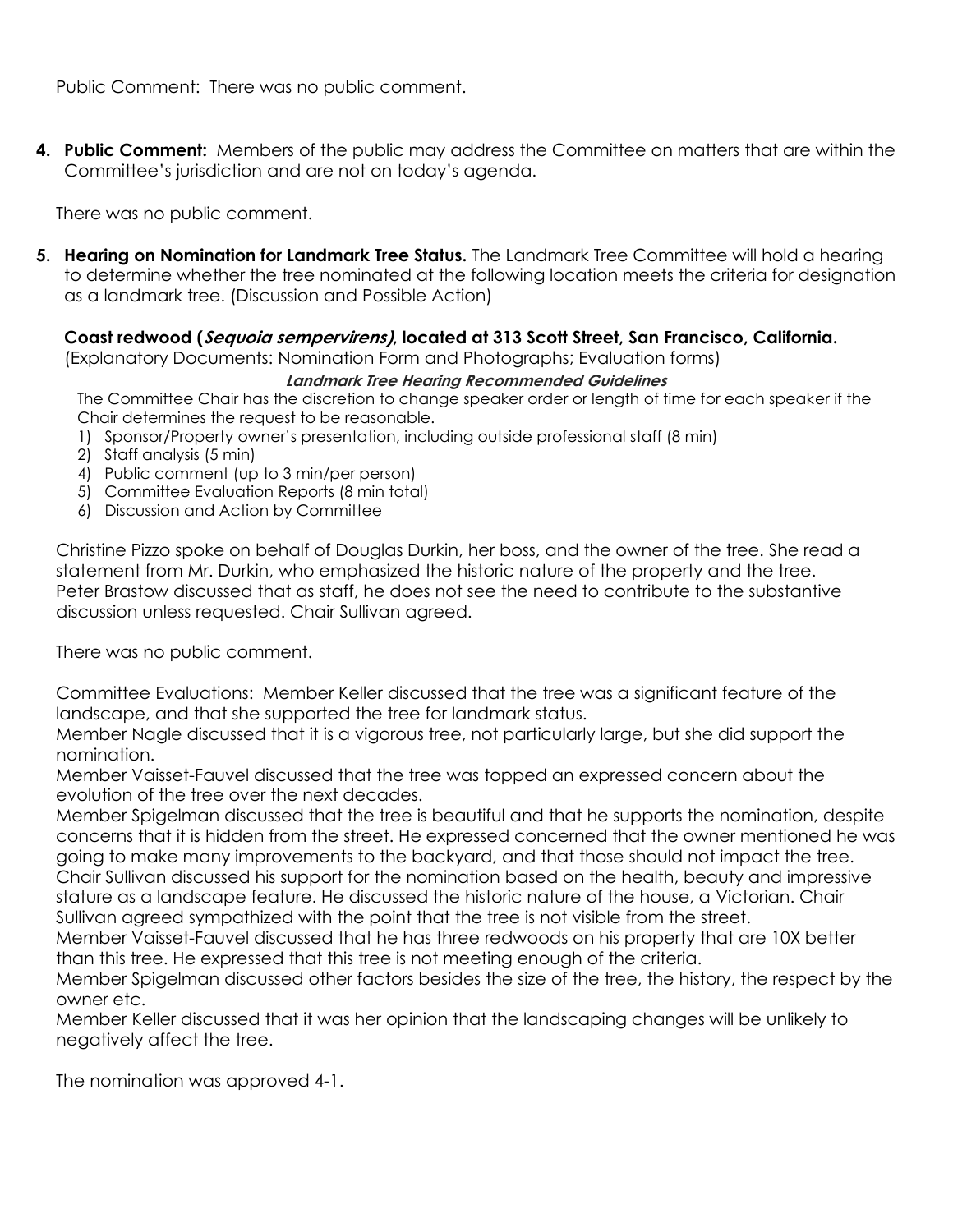Ayes: Member Keller, Member Nagle, Member Spigelman, Chair Sullivan Noes: Member Vaisset-Fauvel.

The nomination was approved to be forwarded to the full Urban Forestry Council with a positive recommendation for Landmarking.

**6. Hearing on Nomination for Landmark Tree Status.** The Landmark Tree Committee will hold a hearing to determine whether the tree nominated at the following location meets the criteria for designation as a landmark tree. (Discussion and Possible Action)

# **Giant sequoia (Sequoiadendron giganteum), located at 3344 Folsom Street, San Francisco,**

**California.** (Explanatory Documents: Nomination Form and Photographs; Evaluation forms)

## **Landmark Tree Hearing Recommended Guidelines**

The Committee Chair has the discretion to change speaker order or length of time for each speaker if the Chair determines the request to be reasonable.

- 1) Sponsor/Property owner's presentation, including outside professional staff (8 min)
- 2) Staff analysis (5 min)
- 4) Public comment (up to 3 min/per person)
- 5) Committee Evaluation Reports (8 min total)
- 6) Discussion and Action by Committee

Richard Patel made his case for the giant sequoia with an emphasis on the age of the house, circa 1840/1850, originally built by a gold prospector, who reportedly also planted the tree. The tree has been in movies. Mr. Patel discussed that he nominated the tree to prevent the neighbors forcing him to cut it down.

Public Comment: Mr. Garrison, an expert on structural foundations and concrete, discussed the proximity and the impact of the tree on the neighbor's foundation. He expressed that his professional opinion is that the entire tree should be removed, including the roots that are under the foundation of the house.

Roy Leggitt discussed the forking pattern, the lean, and the proximity of the tree to the neighbor's house. He discussed that the tree is hazardous to the neighbor's house, and that it cannot be corrected without removing it.

Committee Evaluations: Member Spigelman discussed the tree by itself, on its own, not taking into account the neighbor's house. He discussed that the tree is a "beautiful" example of a tree with questionable pruning practices leading to unhealthy foliage. The tree has outgrown its surroundings. He is not in favor of the nomination.

Member Keller discussed that the nominator's description was touching and moving, but that she is concerned that the tree is not healthy, "right tree, right place." She is concerned about attachments. She was concerned about the impact on the neighbor's house.

Member Vaisset-Fauvel discussed his concerns about the health of the tree, the canopy is sparse. Member Nagle was not able to visit the tree but read all of the material and has similar concerns to the ones expressed by the other members.

Chair Sullivan discussed similar concerns and that he was surprised that the Committee found out about the lawsuit so late.

The nomination failed 5-0.

## Ayes: None

Noes: Member Nagle, Member Vaisset-Fauvel, Member Spigelman, Member Keller, Chair Sullivan.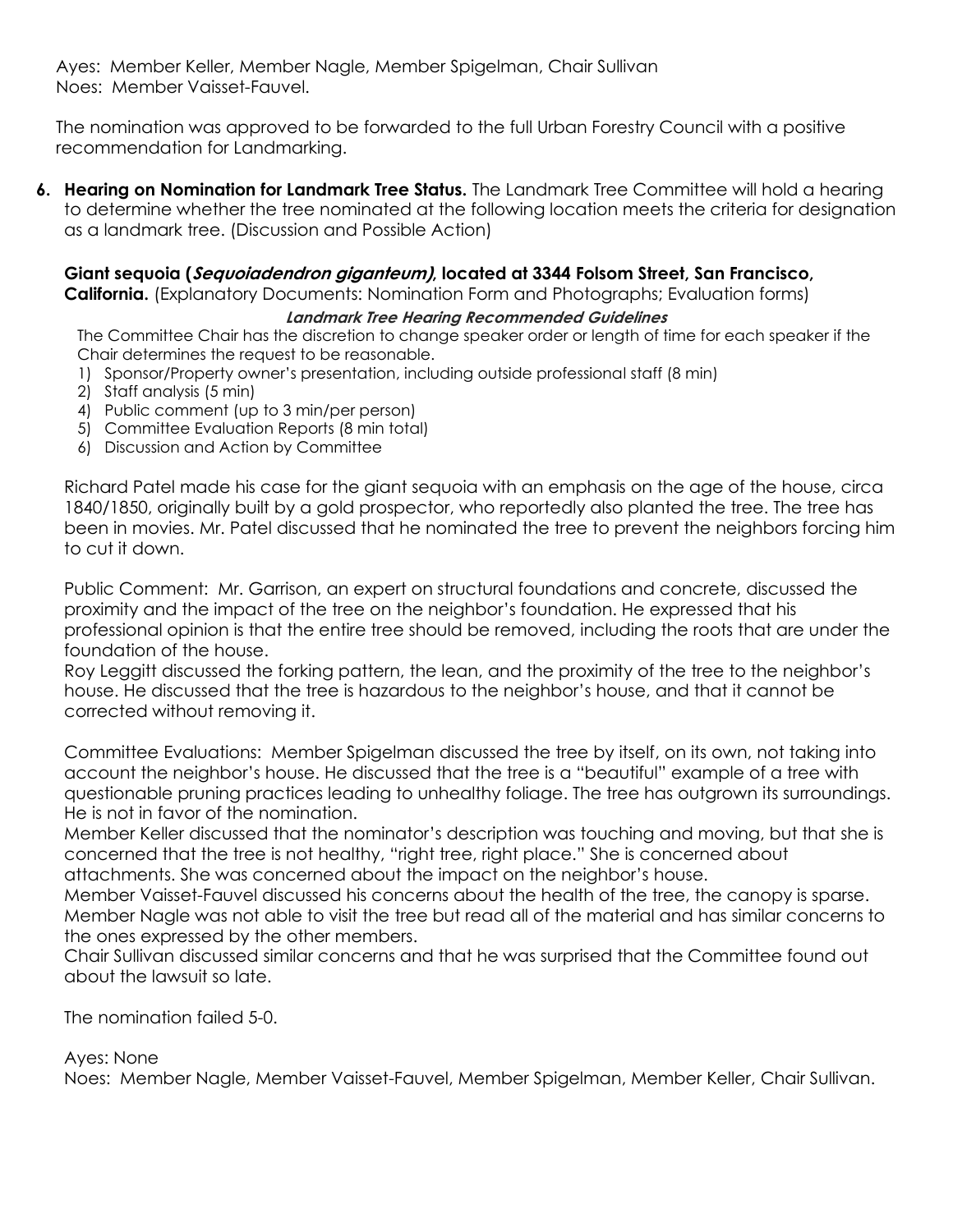The nomination failed to be recommended to the full Urban Forestry Council for Landmarking.

**7. Hearing on Nomination for Landmark Tree Status.** The Landmark Tree Committee will hold a hearing to determine whether the tree nominated at the following location meets the criteria for designation as a landmark tree. (Discussion and Possible Action)

## **Deodara pine (Cedrus deodara), located at 3340 Folsom Street, San Francisco, California.**

(Explanatory Documents: Nomination Form and Photographs; Evaluation forms)

## **Landmark Tree Hearing Recommended Guidelines**

The Committee Chair has the discretion to change speaker order or length of time for each speaker if the Chair determines the request to be reasonable.

- 1) Sponsor/Property owner's presentation, including outside professional staff (8 min)
- 2) Staff analysis (5 min)
- 4) Public comment (up to 3 min/per person)
- 5) Committee Evaluation Reports (8 min total)
- 6) Discussion and Action by Committee

Richard Patel discussed the tree as habitat for squirrels, its visibility, the fact that it's associated with the old house, as well as the "candelabra" structure.

There was no public comment.

Committee Evaluations: Member Spigelman discussed that he is impressed by Mr. Patel's enthusiasm for the property. The tree is a magnificent tree and suits the home. Meanwhile, there are lots of problems with the history of pruning of the tree. If the tree were worked on, it could be improved. Currently, it is not a good representative of the species.

Member Vaisset-Fauvel discussed that the tree needs some pruning. He mentioned that he would like to see the tree cleaned up and brought back in 5-10 years for a nomination.

Member Keller really, really liked the candelabra form, and she was not concerned about the detachments. The tree was overall vigorous and healthy. She appreciated the cultural and historical values. She advised that the ivy be removed.

Member Nagle recuses herself since she could not visit the tree and cannot see much from the photographs.

Chair Sullivan agreed with colleague comments and agrees that it does not meet the criteria for Landmarking.

The nomination failed 4-0 with 1 abstention.

Ayes: None Noes: Member Keller, Member Vaisset-Fauvel, Member Spigelman, Chair Sullivan Abstentions: Member Nagle

**8. Discussion on Landmark Tree nomination withdrawals and improving messaging about the Landmark Tree Program.** Speaker: Peter Brastow, Urban Forestry Council Coordinator (Discussion)

Peter Brastow discussed messaging of the Landmark Tree Program and offered some ideas for small changes for the website.

Chair Sullivan discussed that many nominations relate to neighbor disputes.

Member Vaisset-Fauvel discussed that neighbor issues will always be the case. He discussed that nominations should just be about the trees and not about neighbors.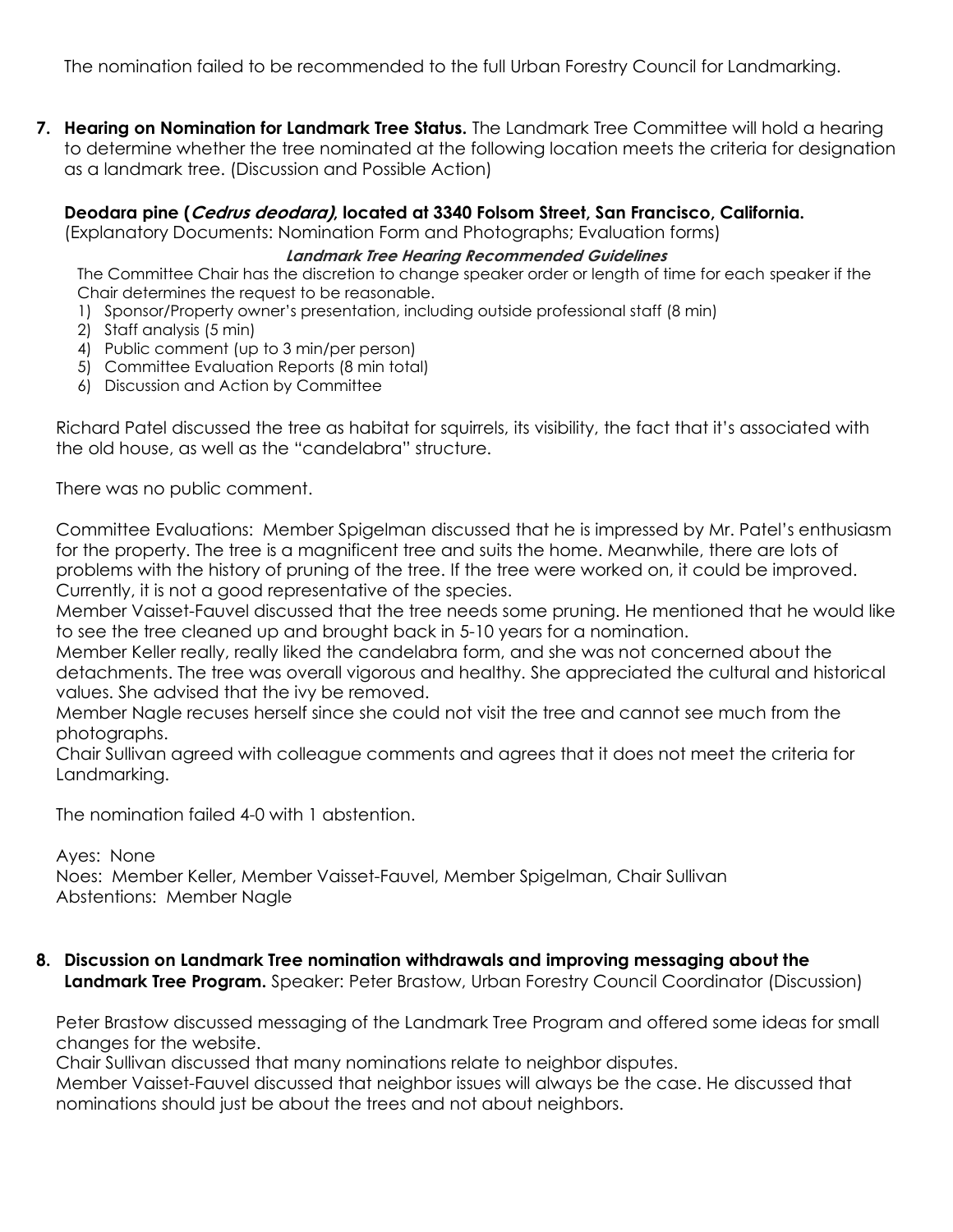Member Spigelman discussed the question about whether a pending lawsuit would disqualify a tree. Peter Brastow explained that the City Attorney had recommended going ahead with the giant sequoia, despite the lawsuit, and that the code would have to be changed for a tree to be disqualified due to a lawsuit.

Member Vaisset-Fauvel discussed how he wants more trees nominated. Chair Sullivan mentioned that the coast live oak on Sanchez. Member Vaisset-Fauvel discussed promoting the program. Member Nagle agreed that adding a link to the Tree Dispute Resolution code.

Chair Sullivan discussed being more proactive with verbally educating nominators when they initiate communication.

There was no public comment.

## **9. New Business/Future Agenda Items**. (Discussion)

Member Vaisset-Fauvel discussed promoting the program to increase nominations of worthy trees. Chair Sullivan suggested putting the McAllister buckeye on the agenda if the District 1 Supervisor does not make any progress.

The meeting adjourned at 6:16 pm.

## **10. Adjournment.**

**The Landmark Tree Ad Hoc Committee meets as needed on the first Thursday of the month at 4:15 p.m. In compliance with the San Francisco Health Officer's Order No. C19-07c, directing all individuals to "shelter in place", Public meetings, panels and other advisory bodies will continue on a remote conferencing basis only. Find out about upcoming deadlines, public hearings and meetings. Search the SFEnvironronment.org website archived minutes and agenda.**

# **Remote Access to Information and Participation**

This meeting will be held remotely using video conferencing, through the WebEx Meetings platform, and by telephone for members of the public who are unable to attend using computers or smart devices.

# **Attending the Meeting: Watch or Listen**

Members of the public have the following options for attending the meeting:

Option 1: Watch the meeting using a computer or smart device by clicking on the following link:

## **<https://ccsf.webex.com/ccsf/onstage/g.php?MTID=ec7dcca208f46ac6fe7a4a9c9d2f6a46a>**

- If you are able to and would like to watch via your computer, please follow these instructions: i) Click on the link above; ii) Enter your first name, last name, and email address if desired; iii) Click "Join by Browser" (directly beneath the "Join Now" button);
- If you are able to watch via your smart mobile device: i) Download the Webex Meetings application; ii) Click on the link above; iii) Click "Join"; iv) Enter your name and email; v) Click "Ready to Join".

Option 2: Join the meeting by phone if you do not have access to a computer or smart device. Dial: **415-655-0001** and then enter the Access Code: **2492 209 0953**

# **Participating During Public Comment**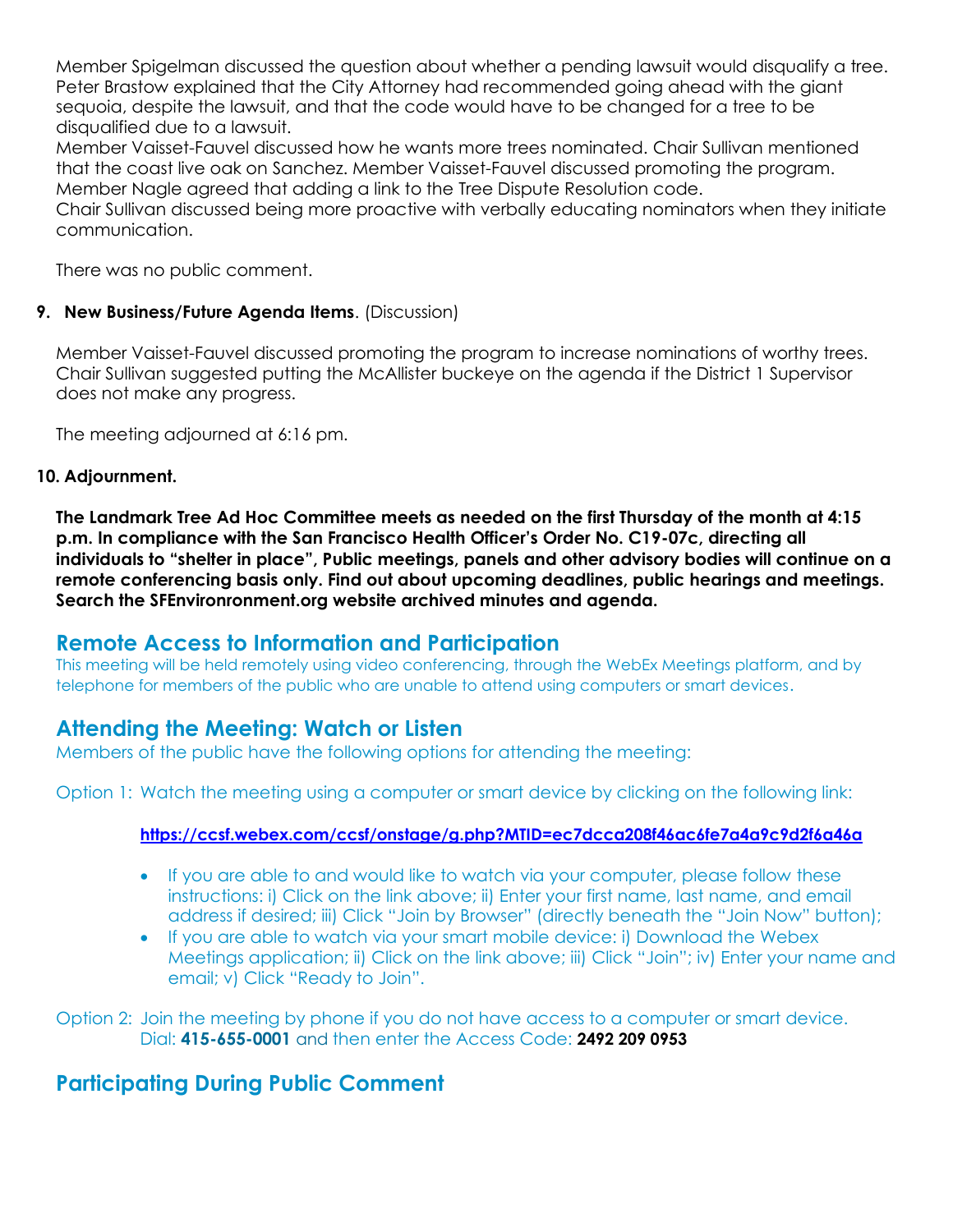Members of the public will have opportunities to participate during public comment. The public is asked to wait for the particular agenda item before making a comment on that item. Comments will be addressed in the order they are received. When the moderator announces that the Committee is taking public comment, members of the public can:

> Participate over the phone (information above) by pressing \*3 (this step is very important, as it will activate the "Raise Hand" icon in the Webex Participant window).

Depending on the number of people also in line ahead of you, you may have to wait before it is your opportunity to speak. When it is your turn, you will be notified that your line has been unmuted, and it will be your opportunity to speak. Your line will be muted again when your allotted time expires.

In accordance with Governor Gavin Newsom's statewide order for all residents to "Stay at Home" and the numerous local and state proclamations, orders and supplemental directions - aggressive directives have been issued to slow down and reduce the spread of the COVID-19 virus. Copies of explanatory documents are available, 1) on the Urban Forestry Council webpage [https://sfenvironment.org/about/taskforce/urban-forestry-council;](https://sfenvironment.org/about/taskforce/urban-forestry-council) or (2) upon request to the Commission Affairs Manager, at telephone number 415-355-3700, or via e-mail at peter.brastow@sfgov.org.

## **Important Information**

The ringing of and use of cell phones, pagers and similar sound-producing electronic devices are prohibited at this meeting. Please be advised that the Chair may order the removal from the meeting room of any person(s) responsible for the ringing or use of a cell phone, pager, or other similar sound-producing electronic devices.

## **Public Comment**

At this time, members of the public may address the Committee on items of interest that are within the subject matter jurisdiction of the Committee but are not on today's agenda. Public comment will be taken following each agendized item. Each member of the public may address the Committee for up to three minutes, unless otherwise announced by the Chair. If it is demonstrated that the comments by the public will exceed 15 minutes, the Chair may continue Public Comment to another time during the meeting.

NOTE: Persons unable to attend the meeting may submit to the Committee, by the time the proceedings begin, written comments regarding the agenda items above. These comments will be made a part of the official public record and shall be brought to the attention of Committee Members. Any written comments should be sent to: Commission Affairs Manager, Department of the Environment, [peter.brastow@sfgov.org,](mailto:katie.chansler@sfgov.org) by 5:00 p.m. on the day prior to the hearing. Written public comment received by the Council will be posted as an attachment to the minutes.

The Brown Act forbids the Committee from taking action or discussing any item or issue not appearing on the posted agenda. This rule applies to issues raised in public comment as well. In response to public comment, not on an agendized item, the Committee is limited to:

- 1. Briefly responding to statements made or questions posed by members of the public, or
- 2. Request staff to report back on a matter at a subsequent meeting, or

3. Directing staff to place the item or issue on a future agenda (Government Code Section 54954.2(a).)

# **Disability Access**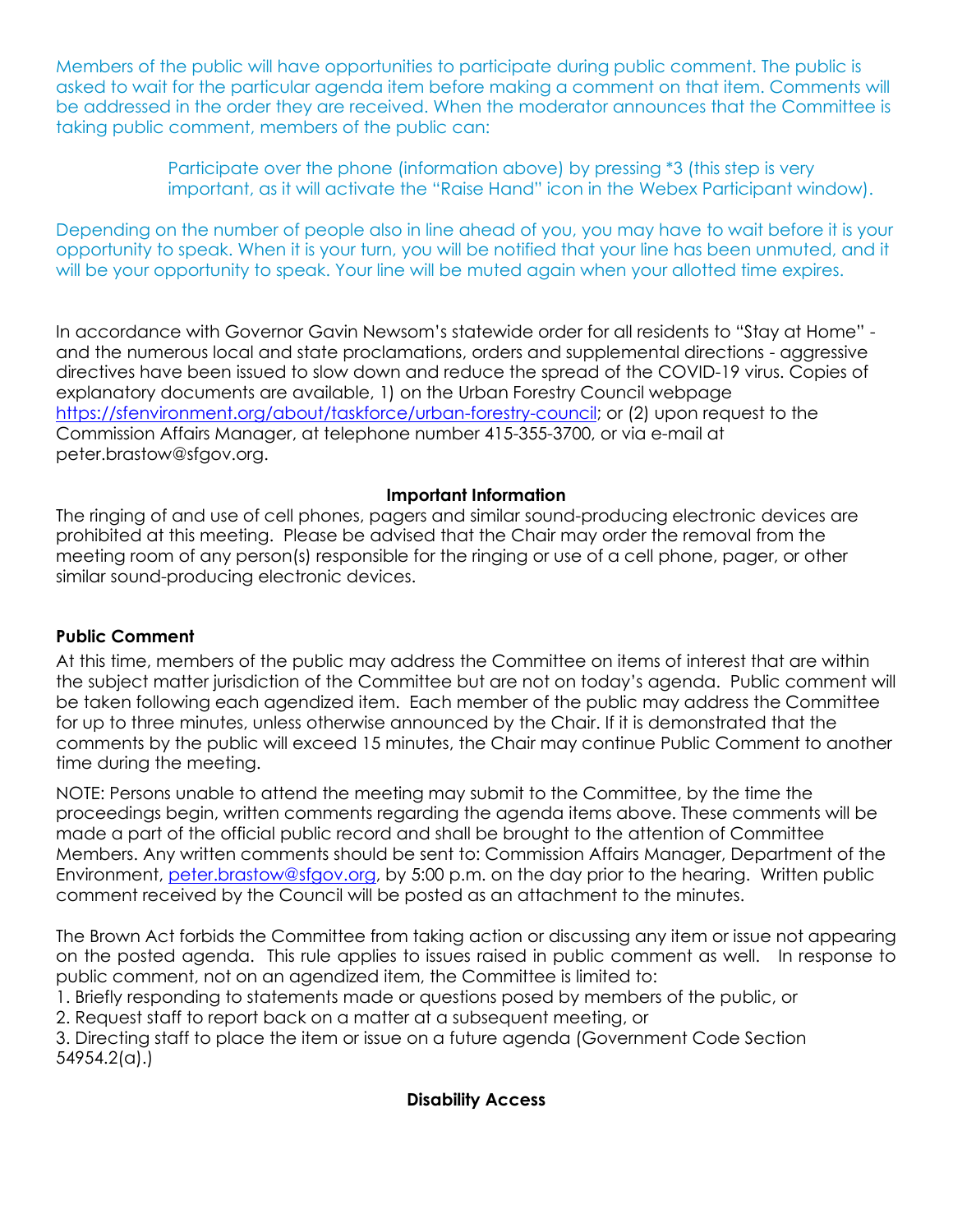The Urban Forestry Council meetings will be held virtually. The Committee meeting rooms are closed.

The following services are available on request 48 hours prior to the meeting; except for Monday meetings, for which the deadline shall be 4:00 p.m. of the last business day of the preceding week: For American sign language interpreters or the use of a reader during a meeting, a sound enhancement system, and/or alternative formats of the agenda and minutes, please contact the Department of Environment at (415) 355-3700 or [peter.brastow@sfgov.org](mailto:katie.chansler@sfgov.org) to make arrangements for the accommodation. Late requests will be honored, if possible.

In order to assist the City's efforts to accommodate persons with severe allergies, environmental illnesses, multiple chemical sensitivity or related disabilities, attendees at public meetings are reminded that other attendees may be sensitive to various chemical based products. Please help the City accommodate these individuals. Individuals with chemical sensitivity or related disabilities should call the Mayor's Office on Disability at (415) 554-6789 or (415) 554-6799 (TTY) for additional information.

#### **Language Access**

Per the Language Access Ordinance (Chapter 91 of the San Francisco Administrative Code), Chinese, Spanish and or Filipino (Tagalog) interpreters will be available upon requests. Meeting Minutes may be translated, if requested, after they have been adopted by the Commission. Assistance in additional languages may be honored whenever possible. To request assistance with these services please contact the Commission Affairs Manager at 415-355-3700 or peter.brastow@sfgov.org, at least 48 hours in advance of the hearing. Late requests will be honored if possible.

#### **語言服務**

根據語言服務條例(三藩市行政法典第91章),中文、西班牙語和/或菲律賓語(泰加洛語)傳譯人員在收到要求後將會提供 傳譯服務。翻譯版本的會議記錄可在委員會通過後透過要求而提供。其他語言協助在可能的情況下也將可提供。上述的要求  $\cdot$ 請於會議前最少48小時致電 415-355-3700或電郵至 [peter.brastow@sfgov.org](mailto:%20katie.chansler@sfgov.org)向委員會秘書提出。逾期提出的請求, 若可能的話,亦會被考慮接納。

### **Acceso A Idioma**

De acuerdo con la Ordenanza de Acceso a Idiomas "Language Access Ordinance" (Capítulo 91 del Código Administrativo de San Francisco "Chapter 91 of the San Francisco Administrative Code") intérpretes de chino, español y/o filipino (tagalo) estarán disponibles de ser requeridos. Las minutas podrán ser traducidas, de ser requeridas, luego de ser aprobadas por la Comisión. La asistencia en idiomas adicionales se tomará en cuenta siempre que sea posible. Para solicitar asistencia con estos servicios favor comunicarse con el Secretario de la Comisión al 415-355-3700, o peter.brastow@sfgov.org por lo menos 48 horas antes de la reunión. Las solicitudes tardías serán consideradas de ser posible.

#### **Access Sa Wika**

Ayon sa Language Access Ordinance (Chapter 91 ng San Francisco Administrative Code), maaaring magrequest ng mga tagapagsalin sa wikang Tsino, Espanyol, at/o Filipino (Tagalog). Kapag hiniling, ang mga kaganapan ng miting ay maaring isalin sa ibang wika matapos ito ay aprobahan ng komisyon. Maari din magkaroon ng tulong sa ibang wika. Sa mga ganitong uri ng kahilingan, mangyaring tumawag sa Clerk ng Commission sa 415-355-3700, o peter.brastow@sfgov.org sa hindi bababa sa 48 oras bago mag miting. Kung maari, ang mga late na hiling ay posibleng pagbibigyan.

> **Know Your Rights Under the Sunshine Ordinance (Chapter 67 of the San Francisco Administrative Code)**